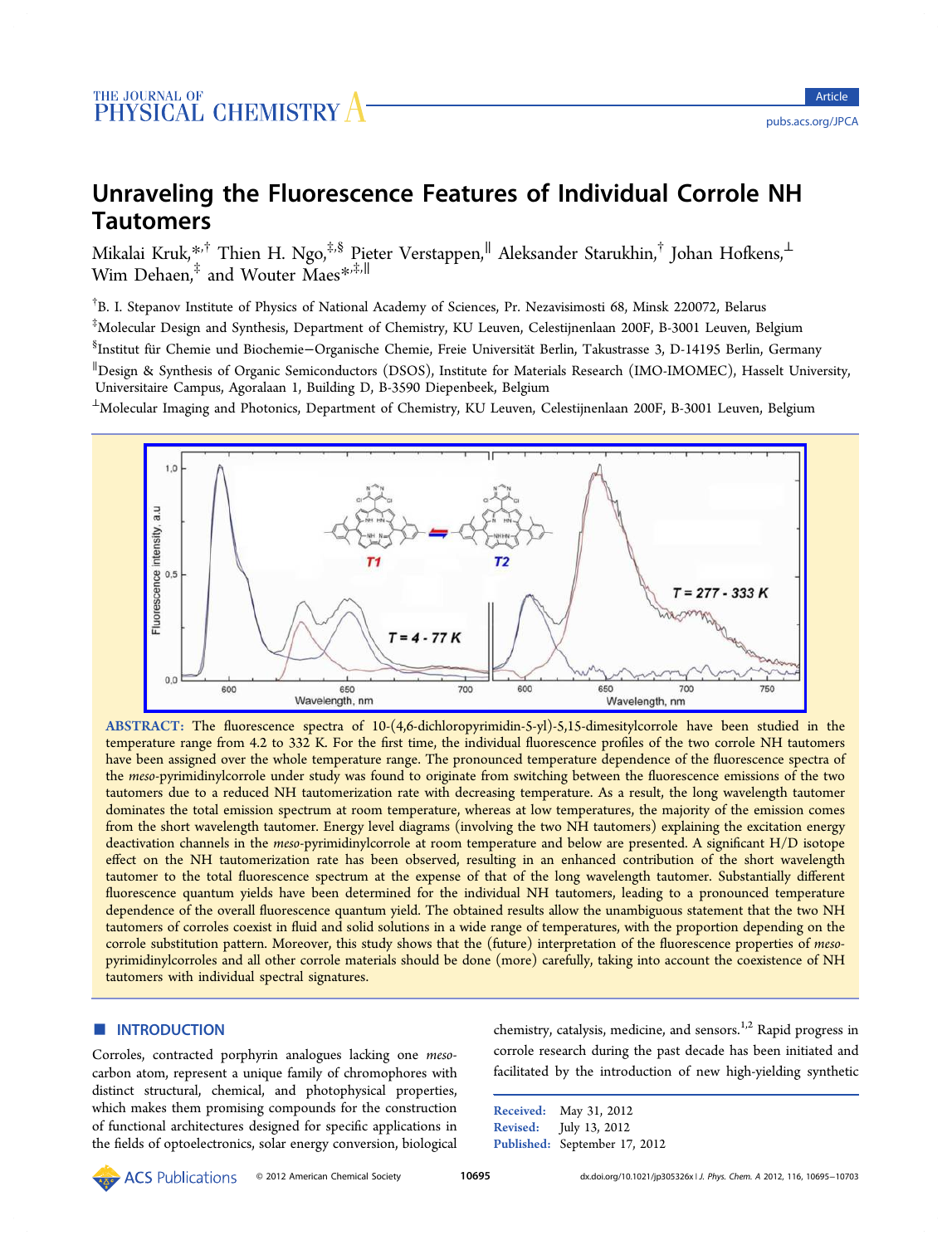<span id="page-1-0"></span>

Figure 1. Equilibri[um showing the two NH tautomers of free-base 10-\(4,6-dichloropyrimidin-5-yl\)-5,15-dimesitylcorrole \(with](http://pubs.acs.org/action/showImage?doi=10.1021/jp305326x&iName=master.img-001.jpg&w=365&h=113) corrole numbering scheme; T1 and T2 are tentatively assigned).

procedures for triarylcorroles.<sup>3</sup> Studies of the photophysical properties of these compounds and the relationship between the molecular structures and t[he](#page-8-0) fluorescence and ground state absorption features have received only minor attention.<sup>4</sup> The fluorescence quantum yields  $\Phi_{\text{fl}}$  and lifetimes,<sup>4a−s</sup> and the intersystem cros[si](#page-8-0)ng quantum yields  $\Phi_{\rm jsc}$  and photosensitized formation of singlet molecular oxygen<sup>4f,o,p</sup> have [been](#page-8-0) reported for a few corroles (mainly triaryl-substituted). More recently, the photophysical properties of a serie[s](#page-8-0) [of](#page-8-0) free-base (Fb) mesopyrimidinylcorroles have been explored, $5$  and the relationship of the excitation energy deactivation pathways with the substitution pattern and internal heavy [a](#page-8-0)tom effects has been studied in detail.<sup>5c,e</sup> Only a few attempts for the rationalization of the photophysical properties of Fb meso-triarylcorroles have been undertake[n so](#page-8-0) far.1d,4e,f

In a preceding article, we have identified the individual features of the two NH [tauto](#page-8-0)mers of a meso-pyrimidinylcorrole in the ground state absorption spectra and demonstrated the difference in their basicity, resulting in two stages in the experimentally derived protonation curve.<sup>6</sup> As far as two NH tautomer species coexisting, the photophysical properties of the sample solution can be highly influenced [by](#page-8-0) the NH tautomer equilibrium, and, first of all, two different emission spectra are expected belonging to the individual corrole NH tautomers. None of the above cited papers reporting on the photophysical properties of  $corroles<sup>4</sup>$  considered the possibility that the reported experimentally derived features might result from (or might be influenced by[\)](#page-8-0) two coexisting corrole NH tautomers. In this article, we provide, for the first time, unambiguous experimental proof for the coexistence of two corrole NH tautomers in solution in a wide range of temperatures, focusing on a representative material of the meso-pyrimidinylcorrole family, i.e., 10-(4,6-dichloropyrimidin-5-yl)-5,15-dimesitylcorrole (Figure 1), and applying ground state absorption spectroscopy and steady-state fluorescence spectroscopy in the temperature range 4.2−332 K.

## **EXPERIMENTAL AND THEORETICAL METHODS**

10-(4,6-Dichloropyrimidin-5-yl)-5,15-dimesitylcorrole was prepared in accordance with a previously published synthetic procedure.<sup>5a</sup> All solvents were of spectroscopic grade and were used as received (Sigma-Aldrich, Merck, Acros Organics). Ground st[ate](#page-8-0) absorption spectra were measured with a UV−vis Varian Carry 100 spectrophotometer in standard quartz rectangular cells  $(1 \times 1$  cm, Hellma). The measurements of the spectra at 77 K were done with a cryogenic quartz holder. The fluorescence spectra and fluorescence excitation spectra at room temperature were measured with the use of a spectrofluorometer SFL-1211 (Solar, Belarus) or SPEX

Fluorolog 1500. Low temperature (4.2 and 77 K) fluorescence measurements were carried out for samples placed in a helium cryostat with a home-built luminescence spectrometer based on a DFS-24 monochromator. $\sqrt{T}$  The fluorescence was excited by either a Nd:YAG (LS-2115-LOTIS-TII, Belarus) pumped tunable dye laser or UV e[m](#page-8-0)itting diodes (Nichia,  $\lambda_{\text{peak}} = 385$ and 405 nm,  $\Delta \lambda$  = 20.0 nm). The signal was recorded with a two-channel oscilloscope unit BORDO 220 that was integrated in the spectral data acquisition complex Helios-1.43. All emission spectra were corrected for spectral sensitivity using the radiation of a tungsten lamp (Osram WI-14). The fluorescence quantum yields  $\Phi_{\text{fl}}$  were determined using the standard sample method, with free-base 5,10,15,20-tetraphenylporphyrin (TPP) as a standard sample  $(\Phi_{\ fl}^{0}=0.09^{8}).$ Corrole concentrations in solution were measured spectrophotometrically with preliminarily determined extinction coe[ffi](#page-8-0)cients at 298 K ( $\lambda_{\text{max}}$  nm/log  $\varepsilon$ , M<sup>-1</sup> cm<sup>-1</sup>): 410/5.02, 427/ 4.92, 570/4.30, 599/4.05, and 635/3.28 in EtOH/EtOD and 410/5.03, 427/4.92, 570/4.34, 599/4.06, and 635/3.28 in 2- Me-THF. No sign of aggregation was found for a corrole concentration range up to 6.0  $\times$  10<sup>-5</sup> M, wherein all experiments were carried out.

## ■ RESULTS AND DISCUSSION

Fluorescence Spectra at Room Temperature. The fluorescence and ground-state absorption spectra for Fb 10- (4,6-dichloropyrimidin-5-yl)-5,15-dimesitylcorrole (hereafter referred to as  $H_3AB_2$ -corrole) in EtOH and 2-Me-THF at 293 K are shown in Figure 2. One can see that the shapes of both the absorption and fluorescence spectra measured in EtOH and 2-Me-THF are [pr](#page-2-0)actically indistinguishable. As we have demonstrated recently, $6$  the two NH tautomers of the  $H_3AB_2$ -corrole coexist in comparable concentrations in solution at room temperature, and th[e](#page-8-0) absorption spectrum results from the superimposed spectra of the two tautomers. In the Soret range, the bands with maxima at 410 and 427 nm belong to the NH tautomers, hereafter referred to as the T2 (shortwavelength) and T1 (long-wavelength) tautomers, respectively. The weak band at 634 nm was assigned to the  $S_0(0,0) \rightarrow$  $S_1(0,0)$  transition of the T1 tautomer. An average energy difference of 935  $\pm$  10 cm<sup>-1</sup> was found for the transitions belonging to the two NH tautomers in the Soret region in four different solvents (CH<sub>2</sub>Cl<sub>2</sub>, EtOH, 2-Me-THF, and MeCN), and the same difference in energy (940  $\pm$  10 cm<sup>-1</sup>) was measured for the long wavelength transitions with bands peaking at ∼599 and 634 nm. This finding allows to assign the band at 599 nm to the  $S_0(0,0) \rightarrow S_1(0,0)$  transition of the T2 tautomer. The assignment of all the bands in the absorption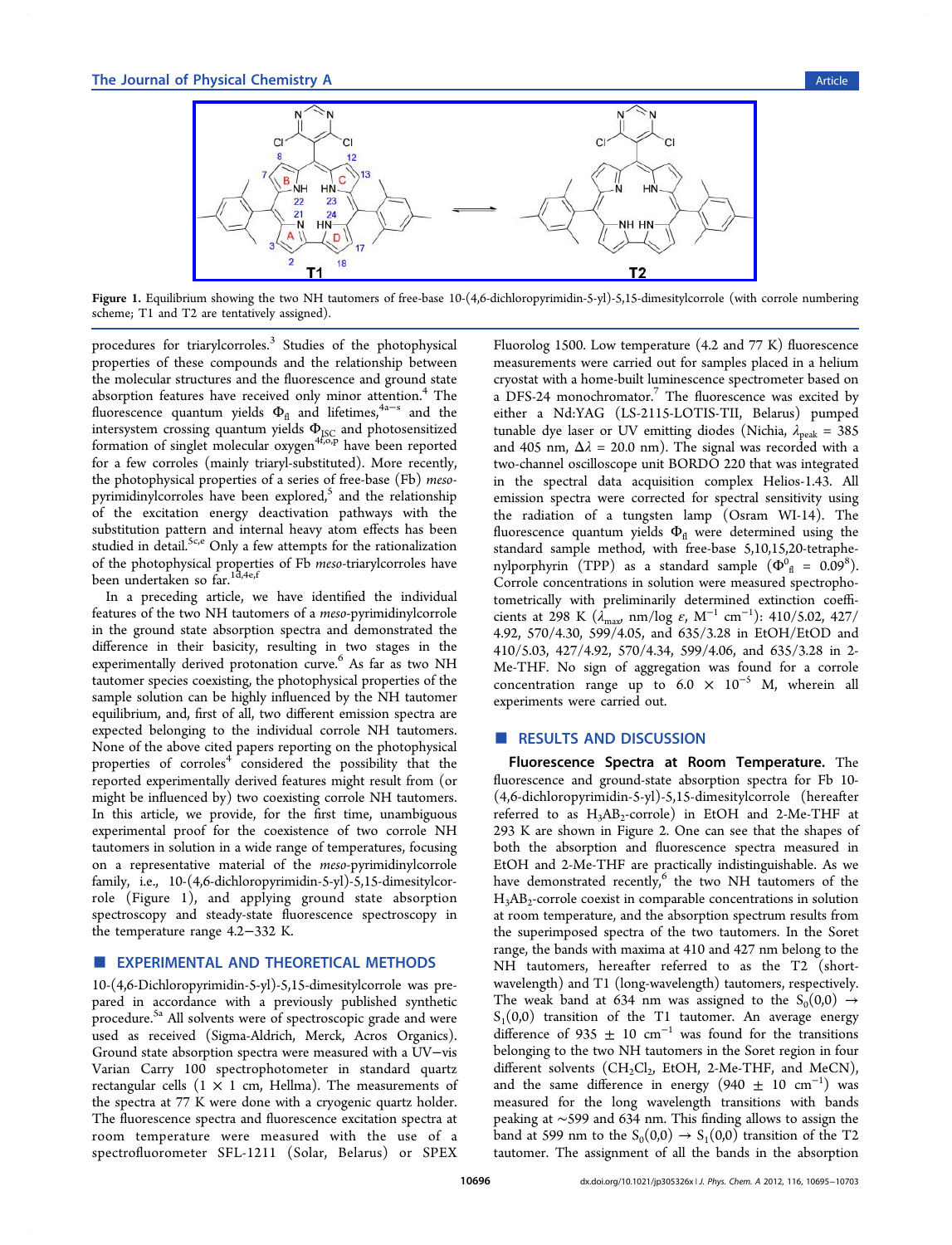<span id="page-2-0"></span>

Figure 2. Absorption and fl[uorescence spectra of Fb](http://pubs.acs.org/action/showImage?doi=10.1021/jp305326x&iName=master.img-002.jpg&w=227&h=162) mesopyrimidinylcorrole  $H_3AB_2$  at  $T = 293$  K. Absorption spectra were measured in EtOH (black dashed line) and 2-Me-THF (black solid line) in equimolar concentrations ( $C = 9.6 \times 10^{-6}$  M). Fluorescence spectra ( $\lambda_{\text{exc}}$  = 470 nm) in EtOH (red dashed line) and 2-Me-THF (red solid line) are scaled to the same peak intensity as for the absorbance at 599 nm. Thin solid lines indicate the  $S_0 \rightarrow S_1$  absorption bands and the corresponding  $S_1 \rightarrow S_0$  fluorescence bands for the T1 and T2 tautomer (634/645 nm and 599/605 nm, respectively). All peak values refer to the spectra measured in 2-Me-THF.

spectrum to the individual NH tautomer spectra is given in a separate forthcoming article.<sup>9</sup>

It is of great interest to make such a detailed assignment for the fluorescence spectrum [of](#page-8-0) the  $H_3AB_2$ -corrole as well. The fluorescence spectra (Figure 2) bear the same features as reported earlier for the families of  $AB_2$ -,  $A_2B$ -, and  $A_3$ pyrimidinylcorroles,<sup>5c,e</sup> as well as those for several other triarylcorrole derivatives.<sup>4e,f,p</sup> More specifically, a weak band centered at 605 nm [an](#page-8-0)d two strong bands with maxima at 645 and 705 nm were found. [The](#page-8-0) most prominent band at 645 nm should be assigned to the  $S_1(0,0) \rightarrow S_0(0,0)$  fluorescence transition of the T1 tautomer. The Stokes shift value is 270 cm<sup>−</sup><sup>1</sup> , which is in line with values reported for several other triarylcorrole derivatives (250–490 cm<sup>-1</sup>).<sup>4e,f</sup> The peak at 705 nm should be attributed to the vibronic band  $S_1(0,0) \rightarrow S_0(1,0)$ belonging to the fluorescence spectrum of [the](#page-8-0) long wavelength T1 tautomer. The energy of this vibronic progression is  $1300 \pm$ 25 cm<sup>-1</sup>, which fits well to the reported vibronic progression for different triarylcorrole derivatives, ranging from 1150 to 1380 cm<sup>−</sup><sup>1</sup> 4e,f The energy difference of 1025 cm<sup>−</sup><sup>1</sup> between the two . fluorescence bands with maxima at 605 and 645 nm is close to that [obse](#page-8-0)rved for the  $S_0(0,0) \rightarrow S_1(0,0)$  transitions of the two NH tautomers in the absorption spectrum (940 cm<sup>−</sup><sup>1</sup> ). This gives a basis to suggest that these two peaks at 605 and 645 nm in the fluorescence spectrum of the  $H_3AB_2$ -corrole are due to the  $S_1(0,0) \rightarrow S_0(0,0)$  transitions of the two separate tautomers. Indeed, the Stokes shift value is 165 cm<sup>−</sup><sup>1</sup> in this case, i.e., relaxation of the S1 state is smaller for the T2 tautomer. With the same value of vibronic progression energy, the position of the vibronic  $S_1(0,0) \rightarrow S_0(1,0)$  band of the T2 tautomer can be estimated around 657 nm. Suggesting the same intensity ratio of the electronic to vibronic band as for the T1 tautomer  $(I(645 \text{ nm})/I(705 \text{ nm}) = 3.7)$ , the intensity of the band at 657 nm should be more than 30 times smaller than for the band at 645 nm. Therefore, it is not surprising that it is not visible here, and as a result, the total fluorescence spectrum

consists of only three bands for the two NH tautomers instead of the expected four.

Stokes shift values of 80−260 and 250−340  $cm^{-1}$  were calculated for the T2 and T1 tautomers of different mesopyrimidinylcorroles, respectively, based on previously published data in different solvents at room temperature.<sup>5c,e</sup> These figures allow to suggest that conformational relaxation of the molecule in the excited state is involved, as it occurs for [the](#page-8-0) highly flexible diprotonated tetraphenylporphyrin and other nonplanar porphyrins.<sup>8,10</sup> It is worthwhile to note that the Stokes shift value is higher for the T1 tautomer for all corroles and also if the same c[orro](#page-8-0)le is considered in different solvents, indicating that the T1 tautomer structure undergoes slightly larger rearrangements in the excited singlet  $S<sub>1</sub>$  state as compared to the T2 tautomer.

One additional important feature of the fluorescence spectrum of the  $H_3AB_2$ -corrole should be stressed. One can see that the majority of the emission comes from the T1 tautomer and that fluorescence from the T2 tautomer has only a minor contribution. This is in contrast with the ground state distribution of the two NH tautomers, where the T2 tautomer proportion is likely to be higher than 50%, as can be seen from the trend in the absorbance changes upon going from 293 to 77 K (Figures 2 and 3). Both facts taken together indicate that



Figure 3. Absorption and fl[uorescence spectra of Fb](http://pubs.acs.org/action/showImage?doi=10.1021/jp305326x&iName=master.img-003.jpg&w=226&h=161) mesopyrimidinylcorrole  $H_3AB_2$  at  $T = 77$  K. The absorption spectrum was measured in 2-Me-THF (black solid line;  $C = 9.6 \times 10^{-6}$  M). The fluorescence spectrum (blue solid line;  $\lambda_{\text{exc}} = 385 \text{ nm}$ ) was scaled to the same peak intensity for the absorbance and fluorescence bands at 596 nm. For both the T1 and the T2 tautomer, the peak positions of the  $S_0 \rightarrow S_1$  absorption band and the corresponding  $S_1 \rightarrow S_0$ fluorescence band are the same: 631 and 596 nm, respectively. The absorption band at 631 nm is too weak to be visible at this scale.

efficient  $T2 \rightarrow T1$  tautomerization takes place in the excited singlet  $S_1$  state for the  $H_3AB_2$ -corrole, leading to preferential population of the S<sub>1</sub> state of the T1 tautomer. Back T1  $\rightarrow$  T2 tautomerization in the excited  $S_1$  state seems to be inefficient since the energy barrier for tautomerization in this direction is about 1000 cm<sup>−</sup><sup>1</sup> .

Fluorescence Spectra at Low Temperature. The fluorescence and ground-state absorption spectra for the H<sub>3</sub>AB<sub>2</sub>-corrole in 2-Me-THF at 77 K are shown in Figure 3. When comparing the long wavelength range of the absorption spectra at 293 and 77 K, one can see that the band of the T1 tautomer at 634 nm practically disappears. In the visible range, where the long wavelength T1 tautomer has absorption bands,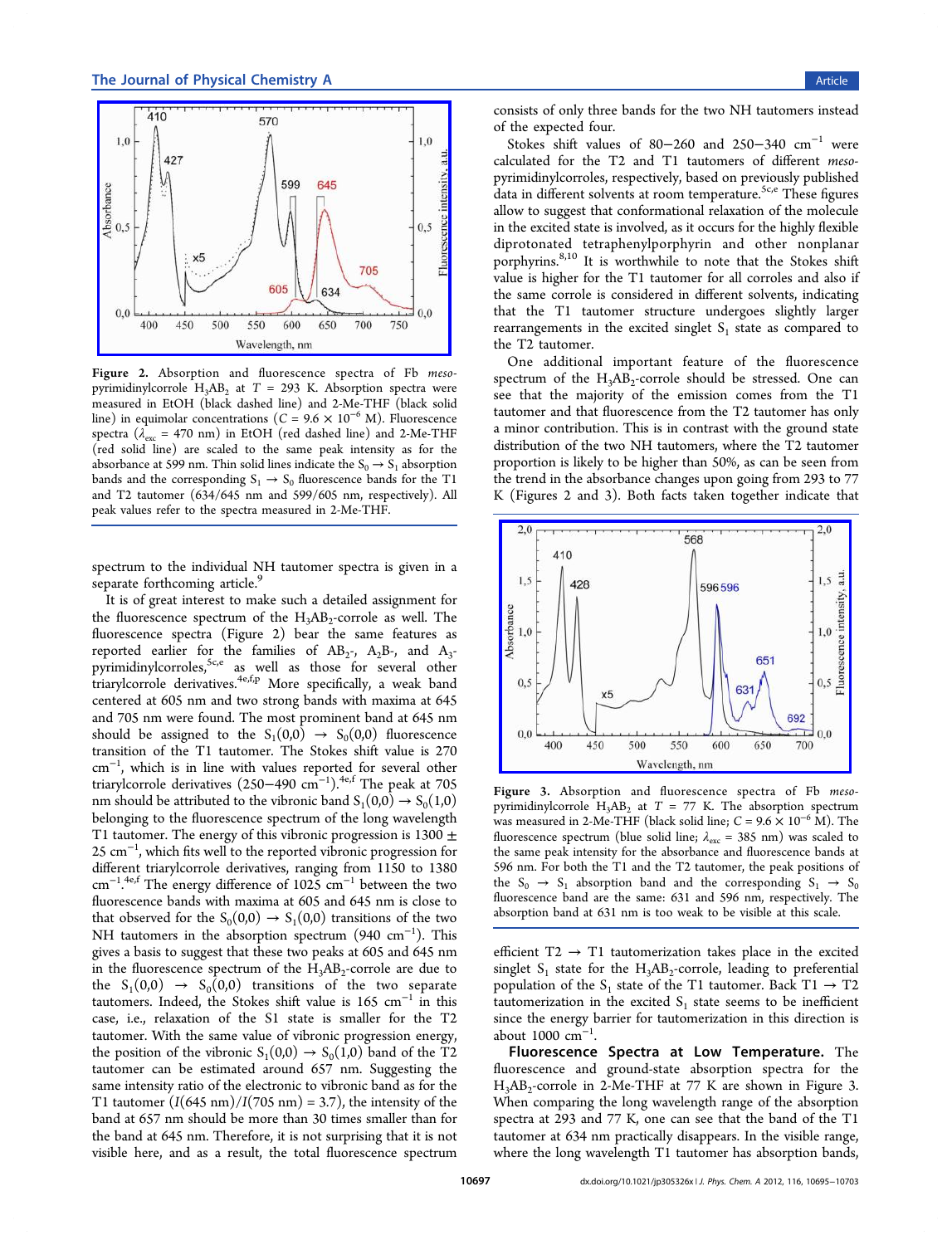the absorbance also decreases. Apparently, all these spectral changes are due to a decrease in the proportion of the long wavelength T1 tautomer when temperature drops. Thus, the majority of the  $H_3AB_2$ -corrole is present as the T2 tautomer at 77 K.

The fluorescence spectrum measured at 77 K also undergoes pronounced changes as compared with that measured at room temperature. Such dramatic changes in the fluorescence spectra for several Fb meso-pyrimidinylcorroles upon going from room temperature down to 77 K have been noticed by us earlier on, but the origin of these changes remained to be established.<sup>5c</sup> Thus, three maxima were observed in the fluorescence spectrum of the  $H_3AB_2$ -corrole in 2-Me-THF, but now it [is](#page-8-0) the low wavelength band centered at 596 nm that dominates in the spectrum. Comparing this value with that for the  $S_0(0,0) \rightarrow$  $S_1(0,0)$  transition in the absorption spectrum of the T2 tautomer (596 nm), one can conclude that this peak belongs to the  $S_1(0,0) \rightarrow S_0(0,0)$  transition of the T2 tautomer. The emission and absorbance spectra maxima are essentially the same, giving rise to emission from the Franck−Condon state without any relaxation. The rigid environment in solid solution at low temperatures prevents the relaxation processes. These findings constitute one additional noteworthy feature of the fluorescence spectra of the  $H_3AB_2$ -corrole, and the family of pyrimidinylcorroles as a whole, at low temperatures, namely, the absence of a noticeable Stokes shift between the absorption and fluorescence maxima. The band with maximum at 651 nm should be assigned as a vibrational satellite of the 596 nm band as the energy difference corresponds to that for a vibronic progression. The vibrational progression energy is  $1410 \pm 25$ cm<sup>−</sup><sup>1</sup> and is slightly higher than what was found at 293 K. This is because the vibronic band is due to superposition of a large set of vibrational modes, and changes in both the vibrational modes half width and the intensity of the phonon wings can result in a slight shift of the overall maximum in the total fluorescence spectrum.

At low temperatures, the fluorescence of the T1 tautomer also occurs without noticeable Stokes shift. Suggesting the same blue shift of the  $S_0(0,0) \rightarrow S_1(0,0)$  absorption band of the T1 tautomer with temperature as for the T2 tautomer ( $\sim$ 90 cm $^{-1}$ ), the band should have a maximum at 631 nm. Thus, the maximum at 631 nm in the fluorescence spectra corresponds to the  $S_1(0,0) \rightarrow S_0(0,0)$  transition of the T1 tautomer. The weak diffuse band centered around ∼692 nm in the fluorescence spectrum at 77 K can then be explained as a vibronic  $S_1(0,0) \rightarrow$  $S_0(1,0)$  band in the fluorescence spectrum of the T1 tautomer.

No spectral differences were revealed at room temperature upon a change of the excitation wavelength. When the fluorescence excitation spectra were recorded, there was also no difference upon change of the emission wavelength. This is due to very efficient thermal repopulation between the two NH tautomers and a strong overlap of their absorption spectra. On the contrary, the fluorescence excitation spectra measured at 77 K revealed significant differences when the fluorescence emission was collected in the  $S_1 \rightarrow S_0$  maxima of the two NH tautomers, i.e., at 596 nm for the T2 tautomer and 631 nm for the T1 tautomer (Figure 4). Differences in the fluorescence excitation profiles were observed in both the visible and Soret band ranges, with the latter being especially pronounced. One can see that both spectra contain bands belonging to the absorption of the two NH tautomers, likely due to some (expected) tautomerization in the excited states. However, the shape of the fluorescence excitation spectrum in the Soret band



Figure 4. [Fluorescence excitation spectra of Fb](http://pubs.acs.org/action/showImage?doi=10.1021/jp305326x&iName=master.img-004.jpg&w=226&h=175) meso-pyrimidinylcorrole  $H_3AB_2$  in 2-Me-THF at  $T = 77$  K. The spectra were measured with emission collection at the respective  $S_1 \rightarrow S_0$  maxima of the fluorescence spectra: at  $\lambda_{em}$  = 596 nm for the T2 tautomer (blue solid line) and at  $\lambda_{em} = 631$  nm for the T1 tautomer (red solid line). The spectrum measured with  $\lambda_{em} = 631$  nm was multiplied by a factor of 5 to achieve comparable peak intensities in the Soret region.

region is substantially different in the two cases. When the emission for the T2 tautomer was collected (at 596 nm), both the bands at 410 and 428 nm (belonging to the T2 and T1 tautomer, respectively) are clearly visible. When the emission of the T1 tautomer was measured (at 631 nm), the corresponding T1 tautomer Soret band (centered at 428 nm) dominated in the fluorescence excitation spectrum since no T1  $\rightarrow$  T2 tautomerization is expected. The residual bands observed in the fluorescence excitation spectra are due to minor emission of the T2 tautomer at the given wavelength. Thus, the fluorescence excitation spectra support once more the assignment of the bands at 410 and 428 nm to the different corrole NH tautomers.<sup>6</sup>

At low temperatures, where the NH tautomerization is substantia[lly](#page-8-0) slowed down, we were able to achieve a difference in the fluorescence spectra measured at different excitation wavelengths. The fluorescence spectra of the  $H_3AB_2$ -corrole in 2-Me-THF at 4.2 K are shown in Figure 5. The spectrum measured with  $\lambda_{\text{exc}} = 385 \text{ nm}$  is essentially the same as was obtained with the same excitation wavelengt[h](#page-4-0) at 77 K. In the fluorescence spectrum of the same sample measured with  $\lambda_{\text{exc}} =$ 405 nm, however, the intensity of the  $S1(0,0) \rightarrow S0(0,0)$ transition of the T1 tautomer at 631 nm increases noticeably, indicating that a higher number of T1 tautomer molecules is excited at the expense of the T2 tautomer. When the two spectra are normalized for peak intensity of the band at 651 nm, meaning the same emission signal from the T2 tautomer, the difference of the two spectra  $I(\lambda_{\text{exc}} = 405 \text{ nm}) - I(\lambda_{\text{exc}} = 385 \text{ nm})$ nm) shows the fluorescence profile for the T1 tautomer (for the sake of clarity, only the part of the spectrum in the range 620−720 nm is shown in Figure 5 for  $\lambda_{\text{exc}}$  = 405 nm). The obtained spectrum of the T1 tautomer at 4.2 K bears all the spectral features as derived above f[ro](#page-4-0)m the analysis of the total fluorescence spectrum of the  $H_3AB_2$ -corrole at 77 K.

The study of the NH phototautomerization mechanism in pyrimidinylcorroles is out of the scope of the given study and deserves separate consideration. Nevertheless, we can note here that repeated measurements of the fluorescence spectra of the sample at 4.2 K, keeping the same excitation wavelength, did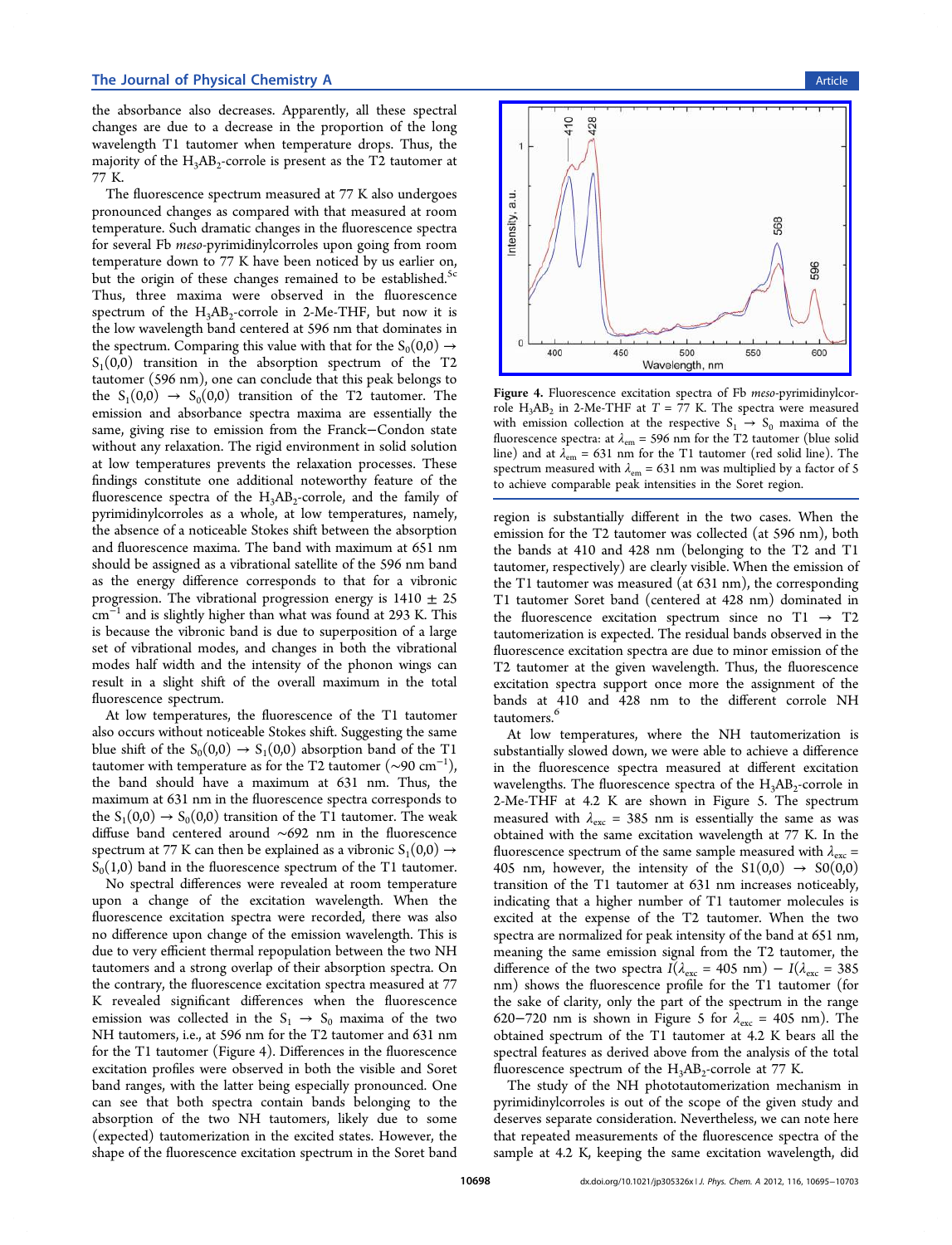<span id="page-4-0"></span>

Figure 5. [Fluorescence spectrum of Fb](http://pubs.acs.org/action/showImage?doi=10.1021/jp305326x&iName=master.img-005.jpg&w=227&h=178) *meso*-pyrimidinylcorrole  $H_3AB_2$ in 2-Me-THF at T = 4.2 K (black solid line;  $\lambda_{\text{exc}}$  = 385 nm). The dotted line represents the fluorescence spectrum of the same sample in the range 620−720 nm with  $\lambda_{\text{exc}}$  = 405 nm (the spectrum is normalized for equal peak intensity of the band at 651 nm). The red line shows the fluorescence spectrum of the T1 tautomer at 4.2 K, obtained as the difference of the two previous spectra:  $I(\lambda_{\rm exc} = 405$ nm) –  $I(\lambda_{\text{exc}} = 385 \text{ nm}).$ 

not reveal any (progressive) changes (one spectrum scan requires up to 4500 laser pulses). Since at low temperatures the majority of the  $H_3AB_2$ -corrole molecules find themselves in the T2 tautomer state, one can suggest that the rate of  $T2 \rightarrow T1$ phototautomerization is too slow to achieve observable changes in the NH tautomer proportion under the given experimental conditions.

Energy Level Diagrams. The experimental data described above allow to plot the energy level diagrams for the  $H_3AB_2$ corrole at room temperature and 77 K, which, taken in generalized form, should hold for the whole family of mesopyrimidinylcorroles (Figure 6). Thus, as we have shown earlier,<sup>6</sup> the ground state energies of the two NH tautomers are separated for 33  $cm^{-1}$  only, so the ground S<sub>0</sub> state popul[at](#page-8-0)ion for the two tautomers should be of the same order of magnitude at 293 K. The lowest singlet  $S_1$  state of the long wavelength T1 tautomer lies more than 900  $cm^{-1}$  lower compared to that of the short wavelength T2 tautomer and the energy difference increases slightly after S1 state relaxation takes place (992 vs 888 cm<sup>−</sup><sup>1</sup> ). Thus, the activation energies for the T1  $\rightarrow$  T2 and T2  $\rightarrow$  T1 tautomerizations in the excited S1 state differ strongly, leading to preferential population of the  $S_1$ state of the T1 tautomer. As a result, the fluorescence arises mainly from the T1 tautomer. The same behavior is expected when excitation is done with UV light in the high-lying excited states. When the T1 tautomer is excited, radiationless internal  $S_i \rightarrow S_1$  conversion ultimately populates its S1 state, whereas in the case of excitation of the T2 tautomer, the excitation energy deactivation pathway results from the competition between tautomerization and radiationless internal  $S_i \rightarrow S_1$  conversion. Regardless which rate is higher, the singlet  $S_1$  state of the long wavelength T1 tautomer will populate either with successive radiationless internal  $S_i \rightarrow S_1$  conversion in the T2 tautomer and then T2  $\rightarrow$  T1 tautomerization or with T2  $\rightarrow$  T1 tautomerization in the higher excited  $S_i$  state (Soret) on the T2 tautomer followed by internal  $S_i \rightarrow S_1$  conversion in the T1 tautomer.



Figure 6. Simplifi[ed energy level diagram explaining the ex](http://pubs.acs.org/action/showImage?doi=10.1021/jp305326x&iName=master.img-006.jpg&w=155&h=341)citation and deactivation pathways for the two NH tautomers of Fb mesopyrimidinylcorrole  $H_3AB_2$  in 2-Me-THF at  $T = 293$  K (top) and 77 K (bottom). Circle sizes are proportional to the population of the given electronic state. Arrow widths for fluorescence reflect the relative contribution of the two NH tautomers to the total emission spectrum.

At low temperatures (4.2−77 K), the fluorescence spectrum of the  $H_3AB_2$ -corrole is mainly showing emission of the T2 tautomer, and the T1 tautomer fluorescence has only a minor contribution. Therefore, one can conclude that the decrease in temperature simply leads to a switching of the fluorescence between the two NH tautomers: in the fluorescence spectrum measured at room temperature, the T1 tautomer dominates, and in the spectra measured in the temperature range 4.2−77 K, the main contribution is from the T2 tautomer. We should stress here that it is the fluorescence that switches (i.e., temperature controls the NH tautomer population ratio in the excited  $S_1$  state, resulting in an emission deactivation switch from one tautomer to another), rather than the ground  $S_0$  state population ratio of the two NH tautomers, which, as it was shown above, is only barely affected by temperature.

Thus, efficient T2  $\rightarrow$  T1 tautomerization in the excited S<sub>1</sub> singlet state occurs at room temperature. When the temperature goes down, the probability of  $T2 \rightarrow T1$  tautomerization decreases strongly, leading to conservation of the excitation energy within the T2 tautomer. In such a case, the photoexcitation of a sample containing the majority of molecules as T2 tautomers leads to fluorescence emission from the same NH tautomer. The energy level diagrams illustrate this change in the T2  $\rightarrow$  T1 tautomerization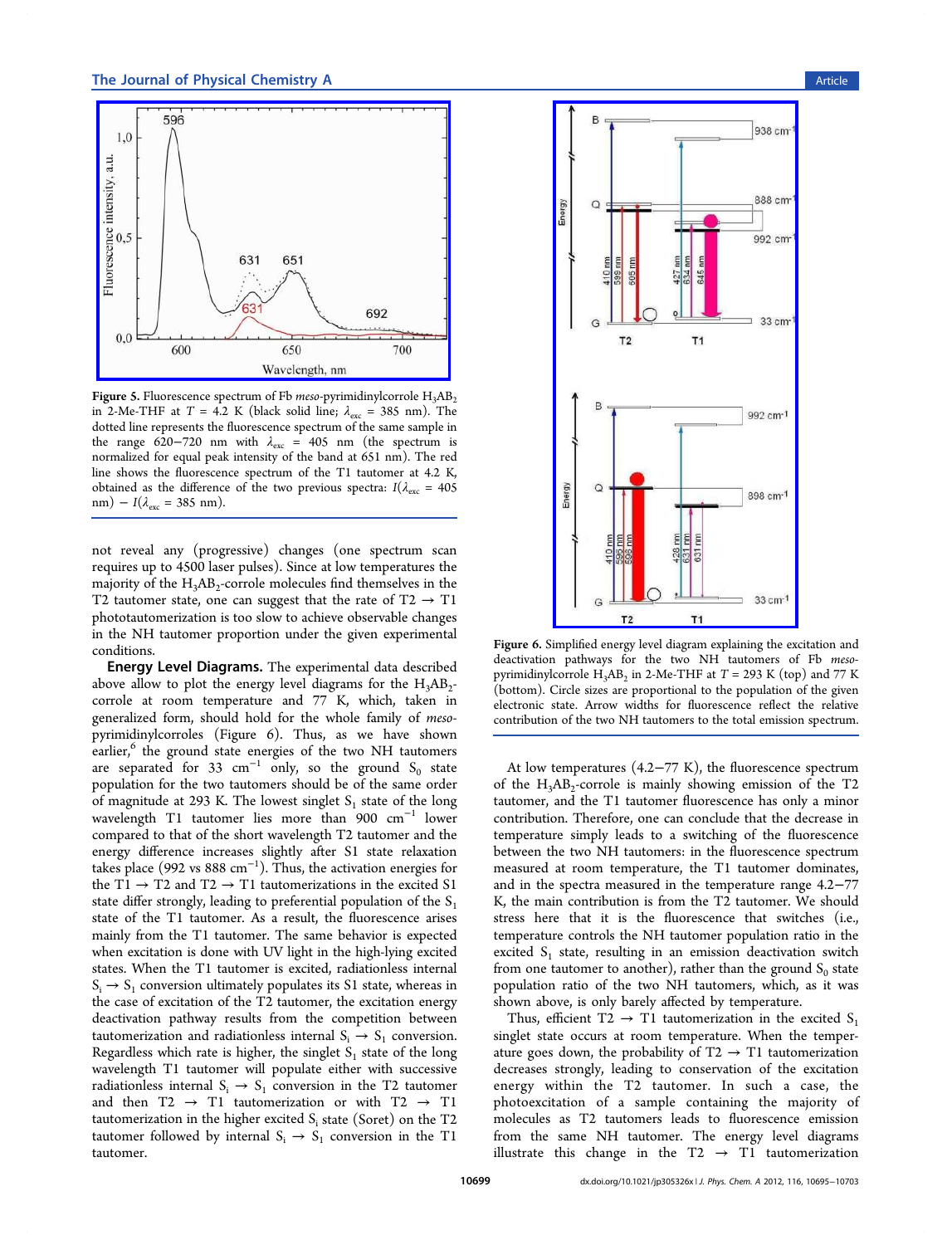<span id="page-5-0"></span>probability in the excited  $S_1$  state, due to which the pyrimidinylcorroles are able to operate as temperature driven fluorescence switches. We would like to stress here that this property of meso-pyrimidinylcorroles currently makes them unique within the large family of meso-triarylcorroles since (scarce) literature data available to date<sup>4t</sup> indicate that, in other meso-triarylcorroles, including the repeatedly studied 5,10,15 triphenylcorrole and 5,10,15-tris(pe[nta](#page-8-0)fluorophenyl)corrole, the fluorescence originates from the long wavelength T1 tautomer both at 77 K and at room temperature. Only a very weak contribution from the T2 tautomer to the total fluorescence spectrum is expected for 5,10,15-tris- (pentafluorophenyl)corrole at room temperature based on reported spectra.<sup>4e</sup>

It is worthwhile to note that a single preferred tautomerization state at low [tem](#page-8-0)perature (−70 °C) has been reported for the first time for 5,10,15-tris(pentafluorophenyl)corrole based on variable-temperature NMR.<sup>11</sup> Decrease in temperature was found to lead to the NH tautomer where  $N(21)$  is protonated, i.e., where the unit with direct  $C(1)<sub>a</sub>$  $C(1)<sub>a</sub>$ – $C(19)<sub>a</sub>$  dipyrrole linkage is fully protonated (Figure 1). This result can be used to make a preliminary assignment of the observed individual absorption and fluorescence spectra t[o](#page-1-0) the specific tautomers T1/T2 with defined positions of the protons in the macrocyclic core. It is reasonable to expect that, in the case under consideration, the majority of the molecules find themselves in the same tautomerization state at low temperature as was observed for 5,10,15-tris(pentafluorophenyl)corrole.<sup>11</sup> Therefore, the short wavelength tautomer T2 can be assigned to this tautomerization state. Correspondingly, the long [wa](#page-8-0)velength tautomer T1 can be assigned to the tautomerization state in which the unit with the methine  $C(9)_\alpha - C(10)_m - C(11)_\alpha$  bridge is fully protonated (i.e.,  $N(22)$  is protonated). Such a tentative assignment finds support from the structure−property relationships in N-substituted corroles at room temperature, for which it was found that the absorption spectra of the  $N(22)$ -arylsubstituted corroles are distinctly red-shifted as compared with those of the  $N(21)$ -aryl-substituted analogues.<sup>12</sup> The results of detailed quantum-chemical studies also support the tentative assignment given here. $9,13$  Thus, one can exp[ect](#page-8-0) that, at room temperature, fluorescence originates mainly from the NH tautomer with a fully [pr](#page-8-0)otonated methine  $C(9)_a-C(10)_m C(11)<sub>a</sub>$  bridge, whereas, at low temperature, the major emission comes from the NH tautomer with a fully protonated  $C(1)<sub>a</sub>$ −  $C(19)<sub>a</sub>$  dipyrrole linkage.

H/D Isotope Effect and Individual Fluorescence Spectra of the T1 and T2 Tautomers. With the aim to achieve additional information on the NH tautomer equilibrium in the ground  $(S_0)$  and excited  $(S_1)$  states of the  $H_3AB_2$ corrole, we have investigated the H/D isotope effect. It is wellknown that fast exchange of the pyrrolic protons for deuterons takes place when tetrapyrrolic compounds are dissolved in heavy water or monodeuterated alcohols, leading to formation of core-deuterated compounds.<sup>14</sup> In the case under study, the deuterated  $H_3AB_2$ -corrole (hereafter denoted as  $D_3AB_2$ corrole) was obtained in Et[OD](#page-8-0) solution. The ground-state absorption spectrum of the  $D_3AB_2$ -corrole (not shown) was found to be essentially the same as obtained in EtOH. However, the fluorescence spectra of the  $D_3AB_2$ -corrole revealed substantial differences as compared to those for the  $H_3AB_2$ -corrole (Figure 7). Two distinct differences should be pointed out. First of all, the proportion of the emission from the T2 tautomer (with a maximum of the  $S_1(0,0) \rightarrow S_0(0,0)$ 



Figure 7. Fluorescence spectra of Fb meso-pyrimidinylcorrole  $H_3AB_2$ measured at different temperatures in the range 277−332 K in EtOH (top) and EtOD (bottom) ( $\lambda_{\text{exc}}$  = 480 nm). Arrows indicate the direction of spectral changes upon decreasing temperature.

transition at 605 nm) increased dramatically at the expense of the emission from the T1 tautomer (with a maximum of the  $S_1(0,0) \rightarrow S_0(0,0)$  transition at 645 nm) for the D<sub>3</sub>AB<sub>2</sub>-corrole for any temperature value within the range 277−332 K. Second, the temperature dependence of the NH tautomerization in the excited singlet  $S_1$  state of the  $D_3AB_2$ -corrole was stronger, leading to a more than 3-fold increase in the emission from the T2 tautomer in the studied temperature range, whereas the fluorescence intensity from the T2 tautomer of the  $H_3AB_2$ corrole at 277 K is only about twice of that measured at 332 K. Taking into account the above discussion on the dominating efficiency of the T2  $\rightarrow$  T1 tautomerization in the deactivation of the excited singlet  $S_1$  state of the  $H_3AB_2$ -corrole at room temperature, one can state that the increase in the proportion of the T2 tautomer emission in the total fluorescence spectrum upon deuteration results from a reduced T2  $\rightarrow$  T1 tautomerization rate. As a result, a larger part of the  $S_1$  state excitation energy deactivates within the T2 tautomer rather than undergoing tautomerization leading to population of the  $S_1$  state of the T1 tautomer.

This substantial change in the proportion between the T1 and T2 tautomers in a relatively narrow temperature range can be used to deduce the fluorescence profiles for the separate NH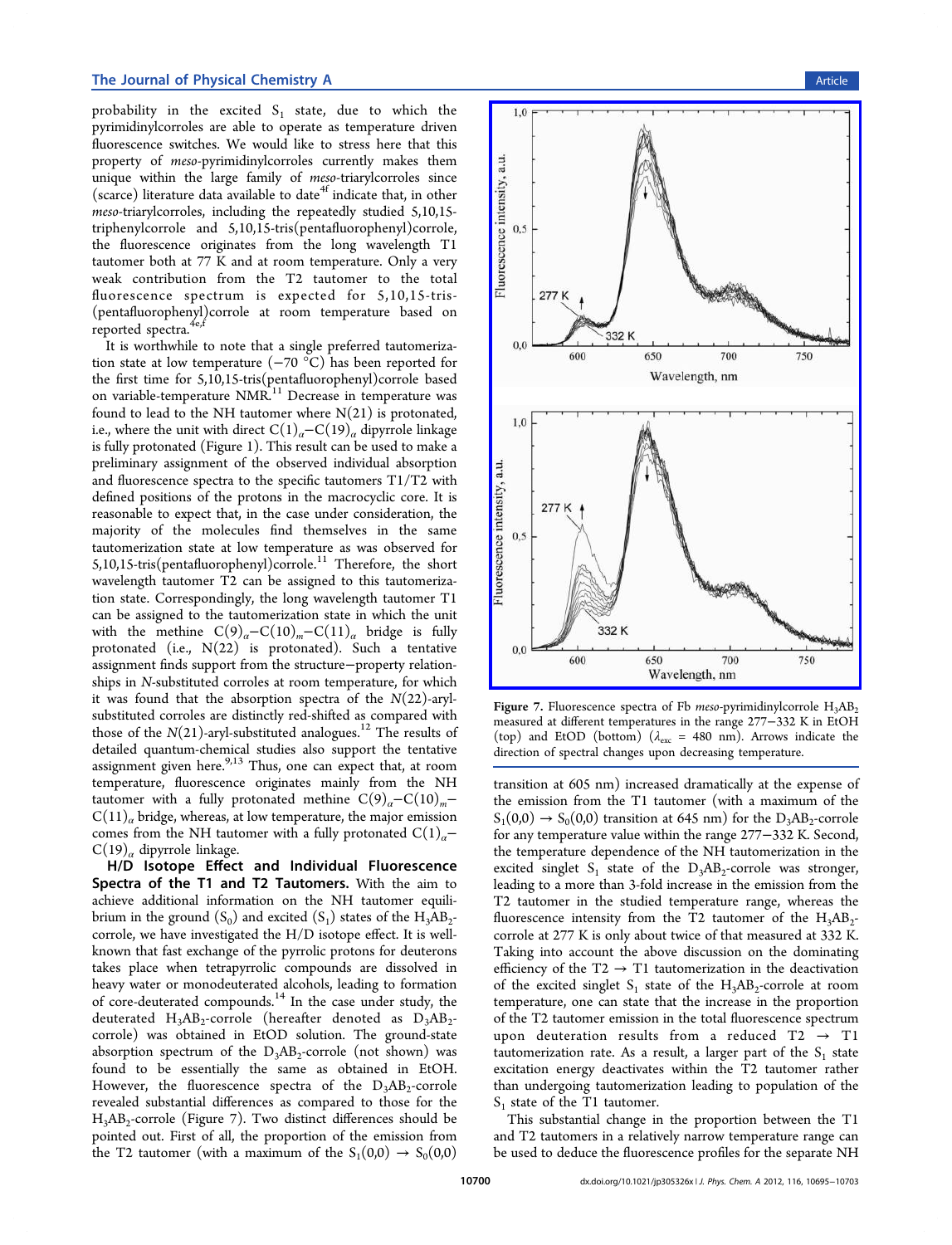<span id="page-6-0"></span>tautomers. The relatively narrow temperature range is important since there are neither spectral shifts nor changes in the half width of the bands in the fluorescence spectra. Thus, two spectra with substantial differences in the T2 to T1 proportion should be used for this procedure, for example, the spectra measured for the  $D_3AB_2$ -corrole at 295 and 323 K (Figure 8). The spectra are normalized for peak intensity of the



Figure 8. Fluorescence spectra of Fb meso-pyrimidinylcorrole  $H_3AB_2$ in EtOD at T [= 295 K \(black solid line\) and 323 K \(dotted line\) \(](http://pubs.acs.org/action/showImage?doi=10.1021/jp305326x&iName=master.img-008.jpg&w=227&h=176) $\lambda_{\text{exc}}$ = 480 nm). Spectra are normalized for peak intensity of the band at 605 nm. The fluorescence profile of the T1 tautomer (red line) was obtained as the difference of the two spectra above:  $I_{T1} = I(323 \text{ K})$  –  $I(295 \text{ K})$ . The fluorescence profile of the T2 tautomer (blue line) was obtained as  $I_{T2} = I(295 \text{ K}) - \alpha I_{T1}$ , where  $\alpha$  is a scaling constant.

band at 605 nm, implying the same concentration of the T2 tautomer emitters (the emission from the T1 tautomer is negligibly small in this spectral range). Therefore, the difference in these normalized spectra is due to a different amount of T1 tautomer emitters. The fluorescence signature of the T1 tautomer IT1 can then be obtained as the difference of the two normalized spectra  $I(323 \text{ K}) - I(295 \text{ K})$  (Figure 8, red line). The fluorescence profile of the T2 tautomer is obtained as  $I_{T2}$  = I(295 K) –  $\alpha I_{\text{T1}}$ , where  $\alpha$  is a scaling constant determined from the fitting procedure (Figure 8, blue line). The same procedure was applied for the  $H_3AB_2$ -corrole, and essentially the same spectral profiles were obtained (not shown).

Individual Fluorescence Quantum Yields of the T1 and T2 Tautomers. In the case under consideration, the fluorescence quantum yield  $\Phi_{\text{fl}}$  is the overall value for the coexisting T1 and T2 tautomer species:

$$
\Phi_{\text{fl}} = \Phi_{\text{fl}}(T1)n(T1) + \Phi_{\text{fl}}(T2)n(T2)
$$
\n(1)

where  $n(T1)$ ,  $n(T2)$  and  $\Phi_{fl}(T1)$ ,  $\Phi_{fl}(T2)$  are the relative concentrations and individual fluorescence quantum yields of the T1 and T2 tautomers, respectively (with  $n(T1) + n(T2) =$ 1). It is interesting to analyze the temperature dependence of the overall fluorescence quantum yield  $\Phi_{\text{fl}}$  since the ratio of the two NH tautomers in solution is proportional to the temperature. The measured dependencies in both EtOH and EtOD are shown in Figure 9. One can see that a decrease in temperature leads to a substantial increase in the  $\Phi_{\rm fl}$  value in both cases. Since the studied temperature range is rather narrow (277−332 K), one can expect that there is no temperature dependence of the individual quantum yields of



Figure 9. Overall fluorescence quantum yields of Fb 10-(4,6 d[ichloropyrimidin-5-yl\)-5,15-dimesitylcorrole in EtOH and EtOD](http://pubs.acs.org/action/showImage?doi=10.1021/jp305326x&iName=master.img-009.png&w=227&h=169) as a function of temperature. The solid lines represent the linear fits of the experimental data.

the tautomers, and all the changes observed are due to a change in the ratio of T1 and T2 tautomers. As it was shown above, the proportion of the T2 tautomer increases with decreasing temperature at the expense of T1, with  $\Delta n(T2) = -\Delta n(T1)$ . Therefore, the increase in the overall fluorescence quantum yield  $\Phi_{\text{fl}}$  unambiguously indicates that the individual fluorescence quantum yield  $\Phi_{\text{fl}}(T2)$  of the T2 tautomer is higher as compared to the individual fluorescence quantum yield  $\Phi_{\text{fl}}(T1)$  of the T1 tautomer.

Above, we have also shown that the emission intensity at 605 nm is proportional to the concentration of the T2 tautomer and can be used at its measure, i.e.,  $n(T2) \approx I(605 \text{ nm})/\Phi_{\text{fl}}(T2)$ . Therefore, a plot of the overall fluorescence quantum yield  $\Phi_{\text{fl}}$ versus I(605 nm) can be treated as  $\Phi_{\text{fl}} = f(n(\text{T2}))$  (Figure 10). The plots can be nicely fitted with linear functions for both EtOH and EtOD solutions. According to eq 1, with extrapolation of this dependence to  $I(605 \text{ nm}) = 0$ , we approach the limit when  $n(T2) = 0$  and  $n(T1) = 1$ , i.e., all the



Figure 10. Overall fl[uorescence quantum yield of Fb 10-\(4,](http://pubs.acs.org/action/showImage?doi=10.1021/jp305326x&iName=master.img-010.png&w=227&h=167)6 dichloropyrimidin-5-yl)-5,15-dimesitylcorrole as a function of peak fluorescence intensity of the T2 tautomer at 605 nm. The solid lines represent the linear fits of the experimental data, giving rise to an estimate of the fluorescence quantum yield of the T1 tautomer when it emits solely at  $I(605 \text{ nm}) = 0$ .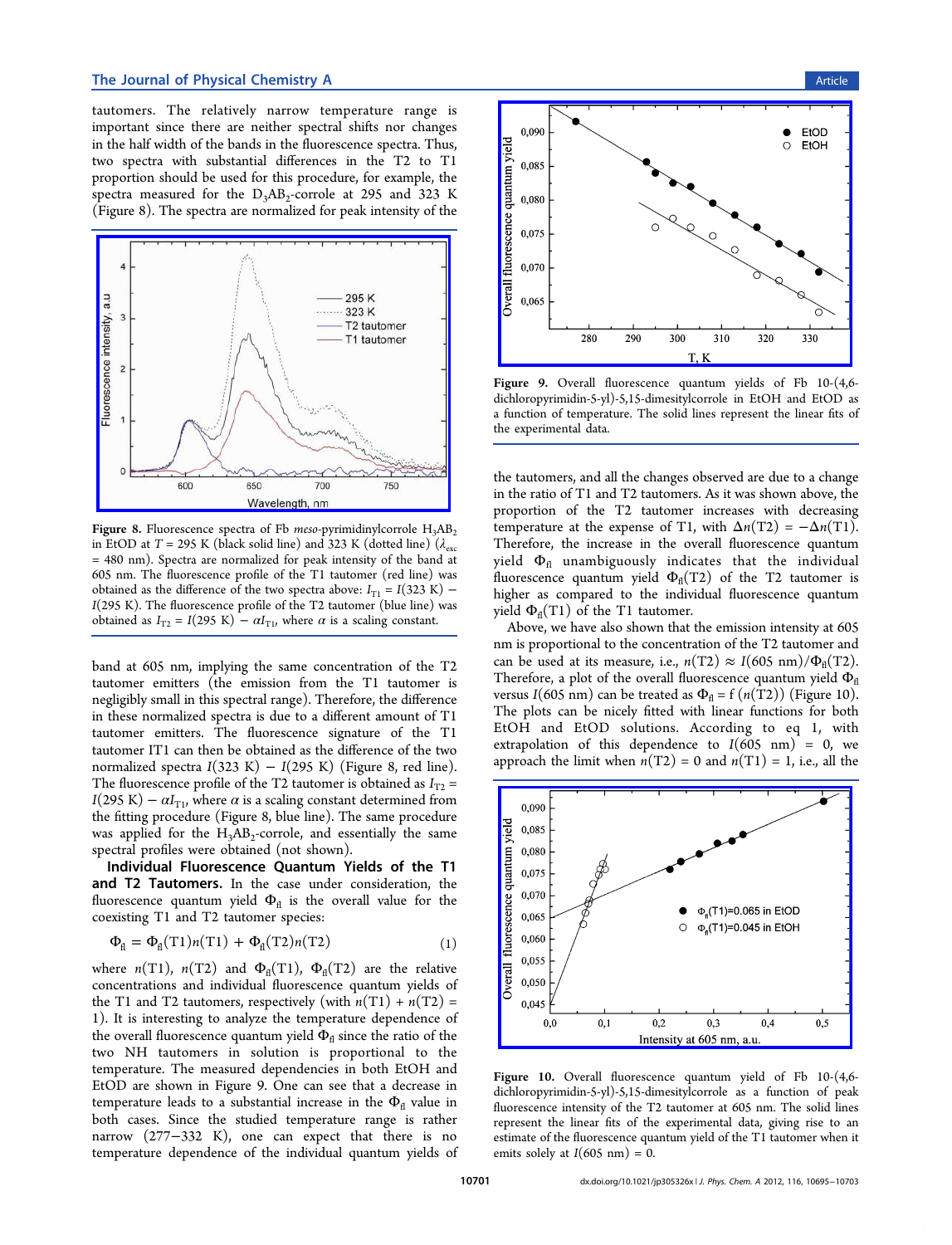<span id="page-7-0"></span>emission is due to fluorescence of the T1 tautomer and  $\Phi_{\text{fl}} =$  $\Phi_{\text{fl}}(T1)$ . Via this procedure,  $\Phi_{\text{fl}}(T1)$  values of 0.045  $\pm$  0.01 and  $0.065 \pm 0.01$  were estimated for EtOH and EtOD solutions, respectively. These values indicate that deuteration of three core nitrogen atoms in the  $H_3AB_2$ -corrole leads to an increase in the fluorescence efficiency of the T1 tautomer.

The difference in the overall fluorescence intensity for two temperatures (for example, let us consider the same case as shown in Figure 8 for  $D_3AB_2$  is

$$
\Delta I = I(295 \text{ K}) - I(323 \text{ K}) = \Delta I(T2) - \Delta I(T1) \tag{2}
$$

Using eq 1, one can rewrite eq 2 as

$$
\Delta I = \Phi_{\text{fl}}(T2)\Delta n(T2) - \Phi_{\text{fl}}(T1)\Delta n(T1) \tag{3}
$$

but  $\Delta n(T2) = \Delta n(T1) = \Delta n$ , therefore, one can simplify eq3:

$$
\Delta I = \Phi_{\text{fl}}(T2)\Delta n - \Phi_{\text{fl}}(T1)\Delta n \tag{4}
$$

By combining eqs 2 and 4, a simple system of equations can be written, which allows excluding the unknown value  $\Delta n$  and solving this system with respect to  $\Phi_{\text{fl}}(T2)$ :

$$
\Delta I(T2) = \Phi_{\text{fl}}(T2)\Delta n \tag{5}
$$

$$
\Delta I(T1) = \Phi_{\text{fl}}(T1)\Delta n \tag{6}
$$

Then, from eqs 5 and 6:

$$
\Phi_{\text{fl}}(\text{T2}) = (\Delta I(\text{T2})/\Delta I(\text{T1}))\Phi_{\text{fl}}(\text{T1})\tag{7}
$$

By substituting in eq 7, the known value of  $\Phi_{\text{fl}}(T1)$  and the  $\Delta I(T2)$  and  $\Delta I(T1)$  values calculated from deconvolution of the experimental spectra with the fluorescence profiles of the T1 and T2 tautomers, a value of  $\Phi_{\text{fl}}(T2) = 0.175 \pm 0.01$  was calculated for the  $D_3AB_2$ -corrole.

One can rewrite eq 1 as

$$
\Phi_{\text{fl}} = (\Phi_{\text{fl}}(T2) - \Phi_{\text{fl}}(T1))\Delta n + \Phi_{\text{fl}}(T1) \tag{8}
$$

where  $\Delta n$  possesses values from 0 to 1. One can see that the slope of the function  $\Phi_{\text{fl}} = f(\Delta n)$  is defined as the difference  $\Phi_{\text{fl}}(T2) - \Phi_{\text{fl}}(T1)$ . As it was shown above, the  $\Delta n$  and temperature T hold a linear relationship. Therefore, the plot shown in Figure 9 can be considered as  $\Phi_{\text{fl}} = f(\Delta n)$ . The same slope observed for both the EtOD and EtOH solutions indicates the sa[m](#page-6-0)e value  $\Phi_{\text{fl}}(T2) - \Phi_{\text{fl}}(T1) = 0.11$ . Thus,  $\Phi_{\text{fl}}(T2) = 0.155 \pm 0.01$  can be estimated with 8 for the H<sub>3</sub>AB<sub>2</sub>corrole. On the basis of all these findings and using 8, we can estimate the proportion of the emitting T1 and T2 tautomer species in the singlet  $S_1$  state of the studied corrole at different temperatures. For example, all the spectral changes observed in Figure 7 for the  $D_3AB_2$ -corrole are due to an increase in the T2 tautomer proportion from 0.04 at 332 K up to 0.24 at 277 K.

Fina[lly](#page-5-0), the fluorescence quantum yield for the T2 tautomer was measured directly in a separate experiment in a glassy solid solution (in 2-Me-THF) at 77 K. The obtained value  $\Phi_{\text{fl}}(\text{T2})_{77\text{K}}$  = 0.23  $\pm$  0.046 fits well to the estimated value at room temperature (vide supra). Minor differences in the fluorescence quantum yields seem to reflect possible changes in the rates of intramolecular deactivation pathways upon going from room temperature to 77 K since the fluorescence spectrum underwent a noticeable blue shift and the Stokes shift disappeared (see above, Figures 2 and 3).

# ■ CONCLUSIONS

An experimental study has been undertaken to disclose the individual fluorescence profiles of the two NH tautomers of 10- (4,6-dichloropyrimidin-5-yl)-5,15-dimesitylcorrole. The bands in the fluorescence spectra at room temperature and below have been assigned to the individual NH tautomers. The Stokes shift between the peaks of the 0−0 transition in absorbance and fluorescence at room temperature was found to be larger for the long wavelength T1 tautomer compared to the short wavelength T2 tautomer (270 cm<sup>-1</sup> vs 165 cm<sup>-1</sup>), indicating that the T1 tautomer structure seems to be more flexible and undergoes slightly larger rearrangements in the excited singlet  $S_1$  state as compared to the T2 tautomer. At low temperatures (4.2−77 K), the solid solution prevents conformational relaxation, and no Stokes shift was observed. It was found that the fluorescence from the long wavelength T1 tautomer dominates in the total emission spectrum at room temperature, in contrast to the situation at low temperatures, where the short wavelength T2 tautomer dominates. This phenomenon of temperature-controlled switching between the fluorescence emissions from the two corrole NH tautomers is observed for the first time and was explained by a reduced  $T2 \rightarrow T1$ tautomerization rate with a decrease in temperature. Energy level diagrams explaining the excitation energy deactivation channels at different temperatures are proposed.

H/D substitution of the core pyrroles also leads to a substantial decrease in the NH tautomerization rate, resulting in an increase in the contribution of the T2 tautomer to the total fluorescence spectrum at the expense of the T1 tautomer. A temperature dependence of the fluorescence spectra in the temperature range 277−332 K was observed and used to evaluate the spectral profiles for the individual NH tautomers. The pronounced increase in the overall fluorescence quantum yield upon going from 332 to 277 K was explained in terms of the difference in fluorescence quantum yields of the individual tautomers. The fluorescence quantum yield of the T1 tautomer was found to be as low as 0.045 and 0.065 in EtOH and EtOD solutions, respectively. However, values of 0.155 and 0.175 were calculated for the T2 tautomer (all these values refer to the temperature range 277−332 K).

In summary, the fluorescence data presented here bring additional unambiguous proof for the coexistence of two corrole NH tautomers in fluid and solid solutions in a wide temperature range. The results allow clarifying previously observed problems in the interpretation of the fluorescence spectra of both meso-pyrimidinylcorroles and, in a more general sense, the whole family of meso-triarylcorroles, as well as on the understanding of their luminescence properties as a function of temperature.

## ■ AUTHOR INFORMATION

#### Corresponding Author

\*(M.K.) Tel: (+375) 17 284 1563. Fax: (+375) 17 284 0679. E-mail: kruk@imaph.bas-net. (W.M.) Tel: (+32) 11 268312. Fax: (+32) 11 268299. E-mail: wouter.maes@uhasselt.be.

#### Author [Contributions](mailto:kruk@imaph.bas-net)

The manuscript was written [through contributions o](mailto:wouter.maes@uhasselt.be)f all authors. All authors have given approval to the final version of the manuscript.

## Notes

The authors declare no competing financial interest.